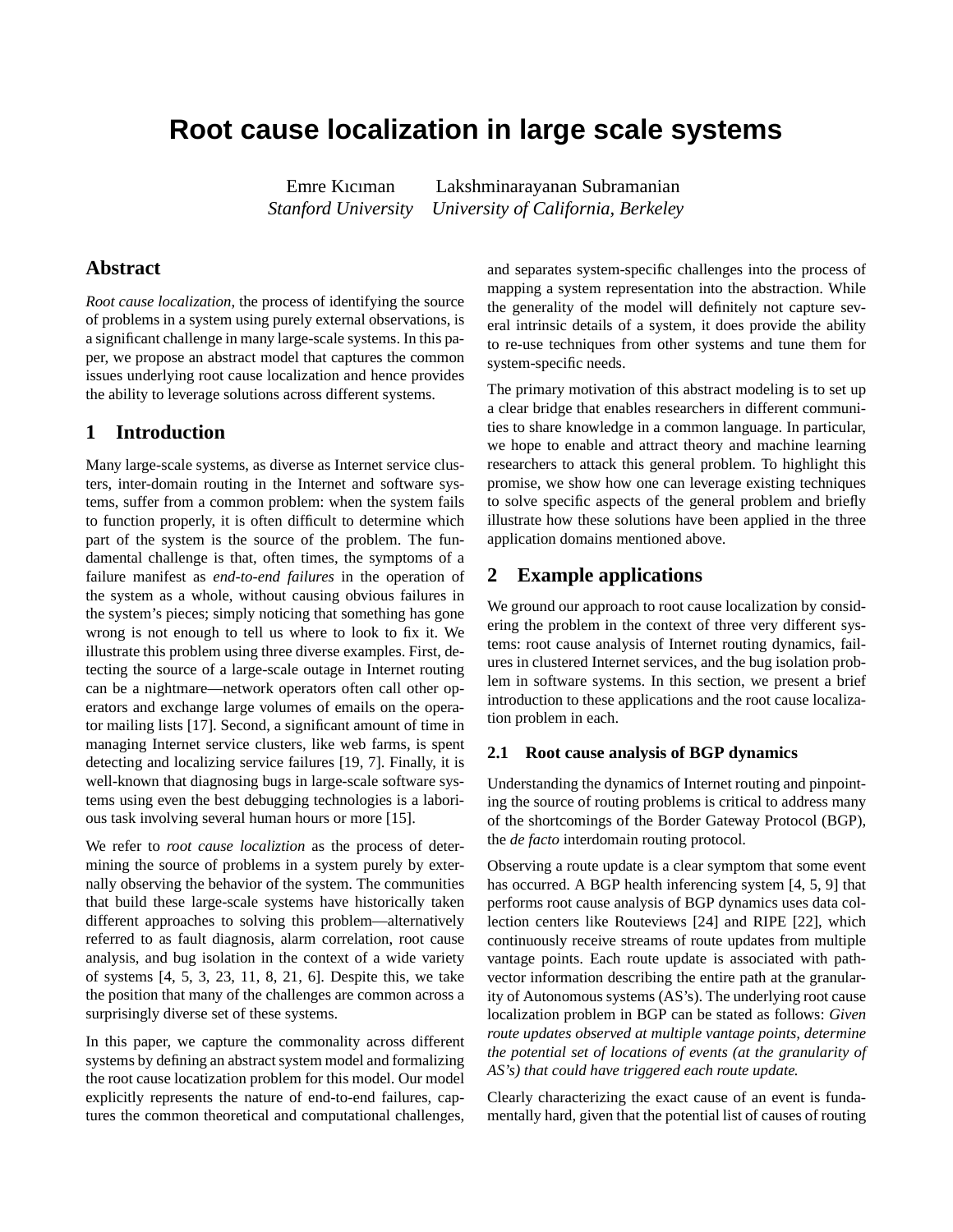events in BGP are innumerable (due to the volume of possible BGP policies). Hence, the root cause localization problem is restricted to determining the location of an event as opposed to identifying the exact cause.

### **2.2 Failures in Internet service clusters**

Today's Internet services (e-commerce, search engines, enterprise applications and others) commonly suffer from *brownouts*, where part of the functionality of a site goes down or is unavailable, resulting in the failure of user requests. It is critical to quickly determine the source of such problems to reduce the overall downtime of the system. While certain types of failures such as a process crash are easy to detect, the challenging aspect arises when the only detectable symptom of a failure is an end-to-end failure, *e.g.,* a front-end web server observes users' failed HTTP requests.

Large Internet services are usually built using clusters of machines (from 100s to over 50000 machines [16]) divided into multiple tiers (a front-end tier of web servers, multiple tiers of application logic, and a back-end tier of persistent storage) and a user's HTTP request usually traverses most of the tiers in the system. To aid in the diagnosis of such a large system, it is becoming common practice to dynamically record and log the *path* of a request (the machines and services used to fulfill the request) [7, 2, 1].

The root cause localization problem in such a system can be formulated as: *Given the paths of both successful and failed requests, determine the set of components most likely to have caused the failures*.

### **2.3 Bug isolation**

It has long been recognized that the existence of bugs is practically guaranteed in large software projects. Bugs that are deterministic and easily reproduced are relatively easy to track down and fix. Other bugs, humorously named *heisenbugs* [10], are non-deterministic and quite difficult to track down, even with the latest debugging tools.

Recently, Liblit *et al.* have proposed an approach they call *statistical debugging* [15], where they advocate constant sampling of the code-level behaviors of end-user software during normal execution. These behaviors include the results of conditional tests, the return values of functions, etc. By discovering which of these behaviors are most correlated with symptoms of a heisenbug, statistical debugging helps programmers understand and discover a bug's true cause.

Statistical debugging is a direct counterpart to the root cause localization problem in other systems, and can be re-stated as: *Given the code-level behaviors associated with both correct and buggy executions of a program, determine what parts of the code are most likely to have caused the bug.*

## **3 Root cause localization problem**

In this section, we define a basic form of the root cause localization problem and describe how this problem abstractly captures the three example applications described above. Later in Section 5, we provide two refinements to this problem which can capture additional aspects of more complex failures.

### **3.1 System model**

We abstractly model a large scale system simply as a collection of a specified set of components interacting with each other. While a clear characterization of the set of components is dependent on the system/application under consideration, the definition of a component should satisfy three properties: (a) each component should be *disjoint* from other components; (b) all components when considered together should completely represent the system; (c) a component, as a whole, should be *visible* to an instrumentation box diagnosing the system.

Given that failures are externally visible only as end-to-end failures, we assume that the behavior of the individual components is not diagnosable in isolation. The only observations that are visible to external instrumentation are what we define as *quarks* - the smallest end-to-end observable unit of a failure or success. The *health result* of a quark signifies whether a quark is a success or a failure. Each quark essentially represents a tuple consisting of: (a) the subset of components used by the quark; (b) a health result.

While this model encapsulates the essential computational elements of root cause localization, it explicitly abstracts several system-specific concerns. The possible locations of a failure within the system are represented in the abstract model as components, and determining what these possible locations are in the context of a specific system must be addressed on a case-by-case basis. Anticipating how the symptoms of a failure may manifest will guide the definition of a quark. Finally, for the abstract model to be an aid in root cause localization, the association between a quark and its set of used components must represent how faults propagate from their source to their symptoms. Without a reasonable approximation of this fault propagation, the failed quarks in the abstract model will not be able to lead us to the cause of a failure. All these system-specific concerns must be answered in the process of transforming a physical system model into the abstract model.

We now revisit the three examples and define the components and quarks in them. In BGP, we associate two different types of components: AS's and inter-AS links. This is primarily to distinguish between events triggered across inter-AS boundaries (*e.g.,* peering link failure) and internal routing events within an AS. Given a path-vector route  $(A, B, C)$  traversing three AS's, the components are  $A, B, C, (A, B)$  and  $(B, C)$ . Every route observed at a vantage point represents a quark. Routes that are stable represent healthy quarks and any prefix that is updated is an unhealthy quark signifying the occurrence of a routing event.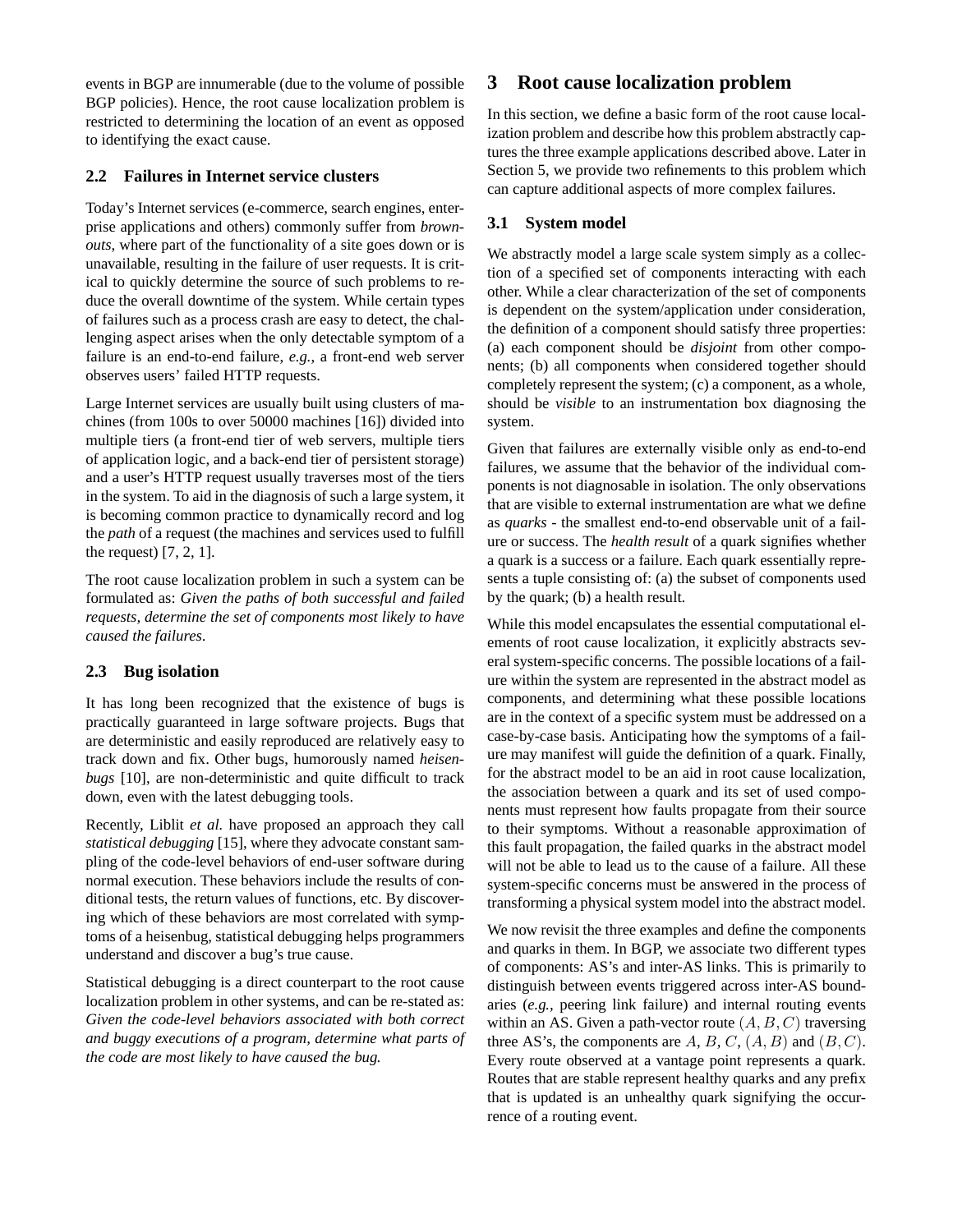In the case of Internet service clusters, the components of our model are the machines and software services running on them, across all tiers of the system. The work done to satisfy a user's HTTP request is the quark of our model. All the machines and services that process some part of the HTTP request make up the quark's associated components. Separate failure detectors, such as HTTP error monitors or anomaly detectors, can be used to determine whether an HTTP request succeeded, and mark the health of a quark accordingly.

In software programs, a code module that performs a specific functionality is a component and the code-level behavior corresponding to every execution of the program represents a quark. A correct program execution is a successful quark and a buggy execution is an unsuccessful quark. Note that every execution of the code traverses a different set of components depending on the system environment and input parameters.

When applying our model to a real system, we note that the model fundamentally assumes a componentized system—a requirement trivially met by most distributed systems. Less trivially, to practically apply this model to a real system we must be able to observe at least some of the quarks in the system along with their associated components.<sup>1</sup>

#### **3.2 Modeling partial failures**

Components across different types of systems have widely varying granularities. Some components, like AS's, are by themselves large distributed systems while blocks of code in a software program may be quite simple. In general, we can associate a component with one or more functionalities, where the number of functionalities is dependent on the type of system and scale of the component.

We define a *partial failure* of a component to be the case when one or more functionalities of a component fail (or are modified) while the others are unaffected. In this model, we implicitly assume that partial failures within one component are *independent* and do not influence partial failures in other components. While this does not account for more complex failures, in Section 5 we describe two refinements to relax this limitation.

The failure of a functionality within a component manifests itself externally by causing any quark that uses that functionality to fail. To account for this, we use a simple probabilistic model for a partial failure of a component: Given a component,  $C_i$ , let probability  $p_i$  represent the failure probability of a quark that utilizes component  $C_i$ . This probabilistic model makes no assumptions about the specific functionalities that are associated with a component. While in certain applications, one may be able to specify all the functionalities associated with a component, here, we assume that this information is not available. It is important to note that the value

 $p_i$  is dependent on the distribution of quarks using the failed and successful functionalities of a component  $C_i$  ( $p_i = 0$ , if a completely unused functionality in a component has failed).

#### **3.3 Basic problem definition**

Consider a large scale system with a set of components,  $S =$  $\{C_1, C_2, \ldots C_n\}$ . An instrumentation box monitors some of the quarks of the system where each quark  $Q = (Q_s, Q_h)$ where  $Q_s$  is a subset of components and  $Q_h$  is a binary health result represented as 0 or 1.

Based on this probabilistic model of partial failures and the assumption that partial failures are independent (a refinement in Section 5.2 handles dependent failures), we define two versions of the root cause localization problem:

- 1. **Deterministic version:** Given several quarks in the system of which some failed (*i.e.*,  $Q_h = 0$ ), determine the potential set of components that have experienced a partial failure *i.e.*, list of components  $C_i$  with  $p_i > 0$ .
- 2. **Statistical version:** Given several quarks in the system of which some failed (*i.e.*,  $Q_h = 0$ ), estimate the partial failure probability  $p_i$  for each component  $C_i$ .

We refer to the deterministic version as the *partial failure identification* problem. Identifying the components that may have failed in general is easier than estimating  $p_i$  and also requires a much smaller statistical sample set of quarks. However, when the potential set of faulty components is very large, the estimates of  $p_i$  can help pinpoint the mostly likely faulty components.

### **4 Potential solutions**

In this section, we describe four approaches to handling root cause localization in different application domains. While none of these approaches completely solve the problem, they each work effectively under their own set of assumptions. Showing that these approaches may apply to the abstract model of root cause localization indicates that they may also be applied to a broader set of systems outside their original domain.

Of these solutions, the link-rank and minimum set-cover algorithms address specific aspects of the deterministic version of the problem and decision tree learning and logistic regression address the statistical version of the problem.

#### **4.1 Generic challenges**

There are two core challenges in root cause localization, both related to the quantity and quality of our observations of the system. In the end, how well we address these challenges in the context of a specific system determines how effective a solution is to the root cause localization problem.

**Component Visibility and System Structure:** The accuracy with which we can address the root cause localization problem is dependent on the *coverage* of the quarks (how well our

<sup>&</sup>lt;sup>1</sup>For example, if we are unable to determine the path of a route in BGP or path of a user request in service clusters, one cannot apply this model.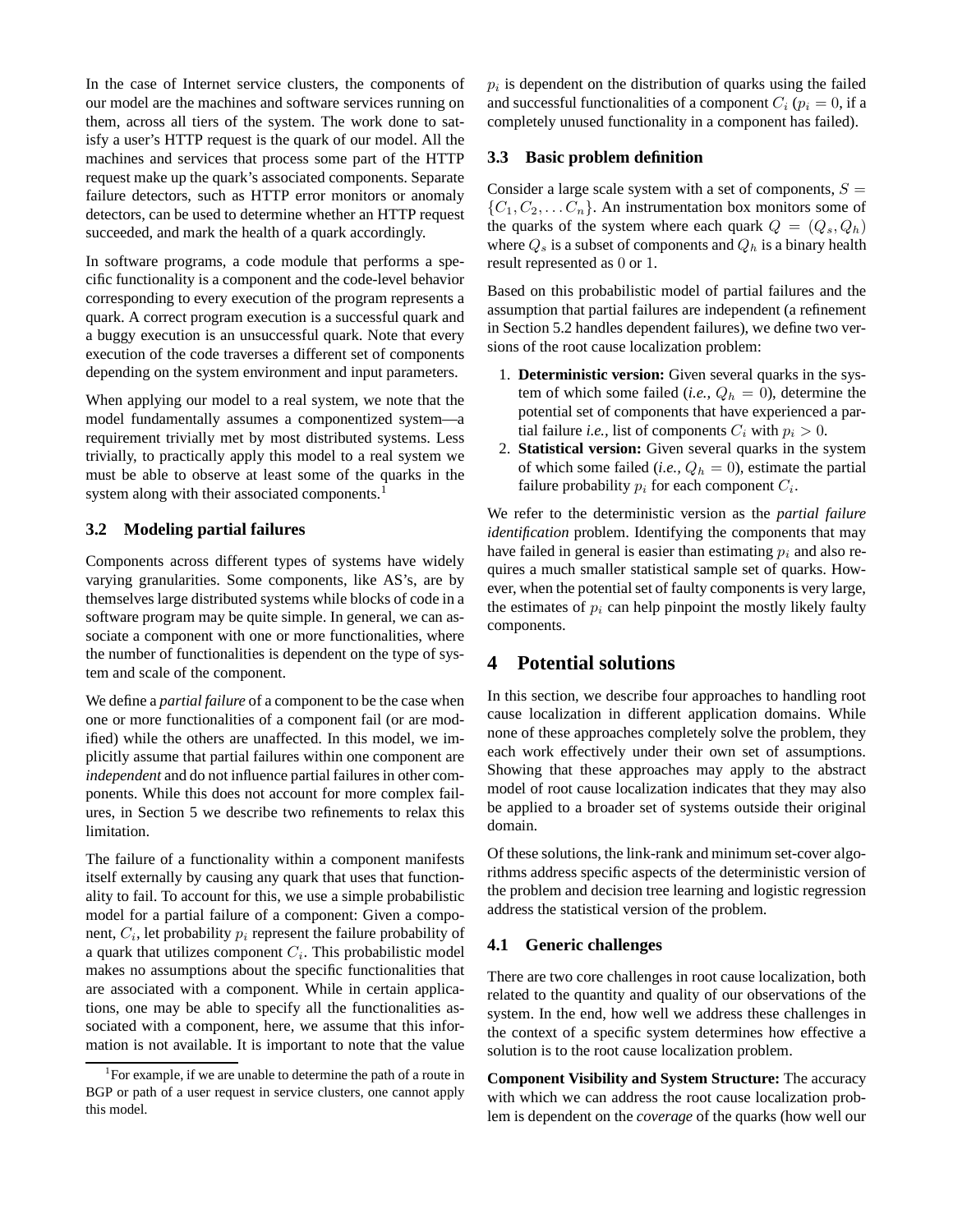observed quarks cover the components in the system) and the *variety* of the quarks (how much the quarks' associated component sets differ from one another). In practice, the set of components that a quark covers is largely dictated by the system's structure.<sup>2</sup> In particular, given the limitations of end-toend failures, we cannot localize a fault in a component which is not used by any quarks; nor can we diagnose a failure in a system where all quarks are identical, such as a parallel computing system where every calculation depends on every component in the system. In less extreme cases, we may able to localize a problem to a subset of components but not pinpoint the specific component whose failure triggered a failed quark.

**Time granularity:** It is not enough to state that our observed quarks must provide good coverage and variety; they must provide good coverage and variety within a relevant period of time. To accurately pinpoint component failures, we require a significant sample set of quarks during the period of the failure. While failures may tend to persist for long periods in certain applications (*e.g.,* bugs in software programs), several applications like Internet routing use inbuilt mechanisms to adapt and recover from failures. To perform diagnosis in selfadapting systems, we must have a significant sample set of quarks during short failure periods.

#### **4.2 Link-rank algorithm**

Link-rank [14] has been proposed as an algorithm to pinpoint the sources of large routing events in BGP, *i.e.,* events that simultaneously affect the dynamics of many routes. Given route updates from multiple vantage points, the basic algorithm computes a *link-rank* for every inter-AS link as the number of routes using the link. The *rank-change* associated with a link represents the change in link-rank over a short period of observation and a link is reported as a suspect candidate choice of a routing event if the rank-change is above a prescribed threshold (in absolute terms). Several recent works on BGP root cause analysis [4, 5, 9], have further developed this basic technique to improve the accuracy of the results.

The link-rank algorithm can be viewed as a simple approach for the partial failure identification problem, where the rankchange metric is a measure of the number of failed quarks that utilize a component. A component is reported as a candidate if this count is above a system-specific threshold.

We make two additional observations. First, the link-rank algorithm does not identify all components with partial failures but only pinpoints those components which clearly stand-out as candidates<sup>3</sup>. Second, the algorithm only uses information from failed quarks to determine failed components.

#### **4.3 Minimum set cover**

A complete failure model represents a specific case of partial failures where  $p = 0$  or  $p = 1$ . Under this assumption, one can view the root cause localization problem as an optimization problem to identify the *minimum set of failed components* that can explain all the failed quarks. This optimization implicitly assumes that the number of failures in the system is small at any given instant and hence attempts to minimize this number.

One can transform this optimization problem to the classical *set cover* problem [12] using two steps. First, any component that is part of a successful quark will not be the cause of a failure and is removed from consideration. Second, given the set of quarks associated with each remaining component, computing the *minimum set cover* that covers all failed quarks is equivalent to determining the minimum set of failed components that can explain the root cause of all failed quarks. While the set cover problem is NP-complete, one can leverage good approximation algorithms with an approximation ratio of  $\log N$  (N = number of failed quarks) for this problem [12].

The minimum set cover method works only under certain assumptions. First, it assumes a complete failure model where the failure of a component completely lasts during the period of observation *i.e.,* no component recovers from a failure during the observation period. Second, the solution to minimum set cover is not unique. For example, if two components occur in all failed quarks, then the algorithm should report both as suspect as opposed to just one of them.

#### **4.4 Decision tree learning**

In previous work, we have used decision tree learning to localize failures in the context of Internet service clusters [7, 13]. It seems like that this technique can also be useful in our abstract model.

A *decision tree* is a data structure that represents a classification function, where each branch of the tree is a test on some attribute of the input, and where the leaves of the tree hold the result of the function. *Decision tree learning* is the process of building a decision tree to most accurately classify a set of training data [20].

To solve the root cause localization problem, we learn a decision tree to classify (predict) whether a user's HTTP request is a success or a failure based on its associated components. Of course, we already know the health of the request—what interests us is the structure of the learned decision tree; looking at which components are used as tests within the decision tree function tells us which components are correlated with request failures. Similarly, by applying decision trees to classify quarks based on their associated components, we can hope to localize faults in our abstract model.

Unlike the link-rank algorithm, the decision tree uses the information from both the healthy and unhealthy quarks to decide which components in the system are most likely to be

 $2^2$ Most systems do not provide the flexibility to define quarks with an arbitrary set of components but rather constrain this set based on the system structure.

<sup>&</sup>lt;sup>3</sup>The threshold determines the confidence level in the correctness of the output of the algorithm.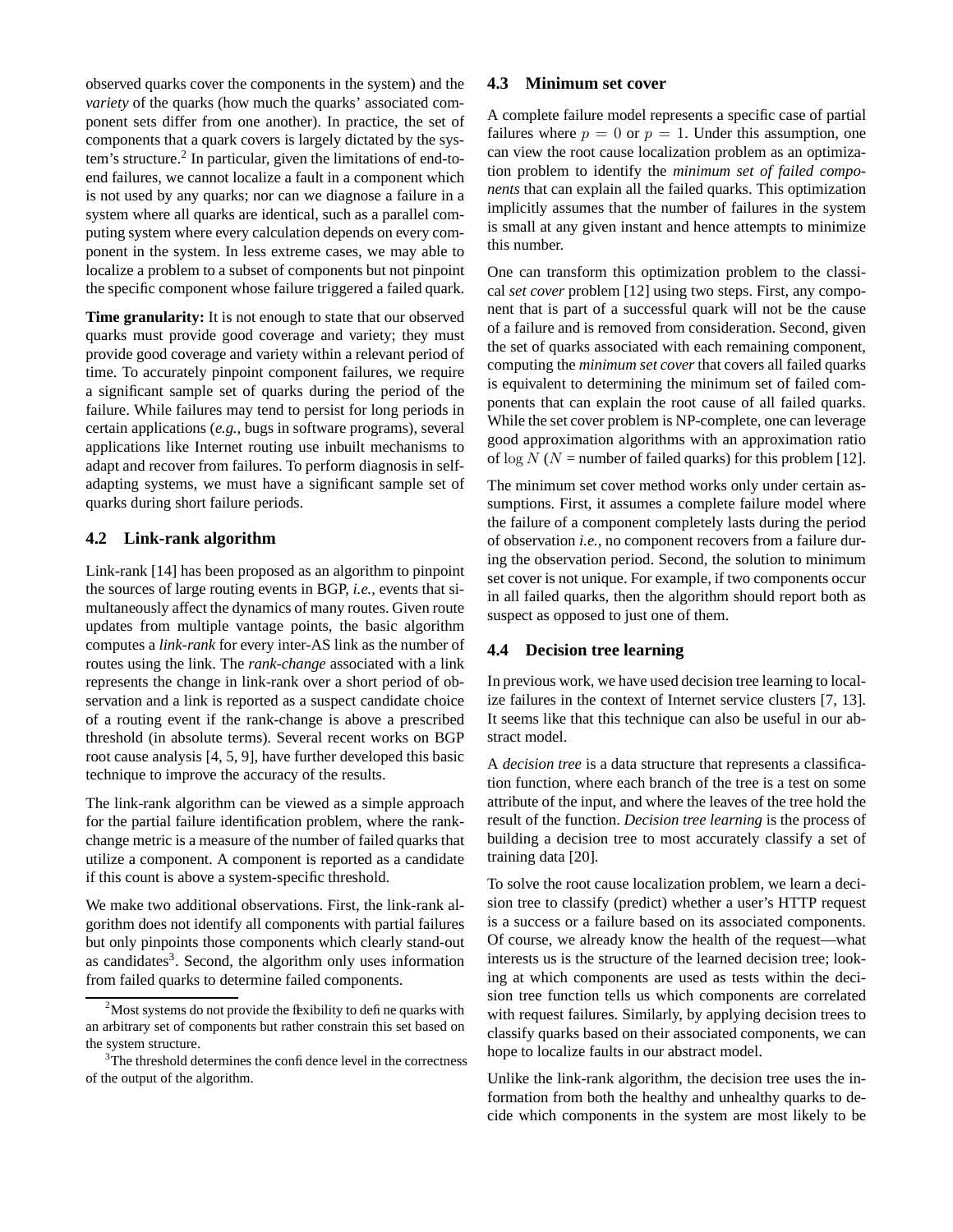faulty. Its statistical nature means it gracefully tolerates inconsistencies in the training data. Also, because decision trees can naturally represent disjunctive hypotheses, they are robust to multiple simultaneous independent faults.

### **4.5 Logistic regression**

In statistical debugging, Liblit *et al.* use *logistic regression* to discover which low-level behaviors in a program's code are most correlated with buggy program runs [15].

Logistic regression fits a linear model to a set of training data, trying to learn a linear function of the low-level code behaviors that will correctly classify a program run as either correct or buggy. Under the assumption that most of the code behaviors will not be relevant to a failure, Liblit *et al.* regularize the input parameters to force the linear model to use only the few behaviors that correctly characterize the failure.

As described in Section 2.3, in our abstract model, each program run is a quark and the low-level behaviors of the code are the "components" associated with each quark. In this context, logistic regression may be able to find the components likely causing quark failures.

Like decision trees, logistic regression takes into account both healthy and unhealthy quarks, and gracefully degrades in the face of inconsistencies. While logistic regression is computationally more efficient than decision trees, it does not handle multiple independent faults very well.

### **4.6 Solutions recap**

In this section, we have discussed solutions to the computational and theoretical aspect of the root cause localization problem. While none of the these solutions completely address the abstract problem, they do highlight the potential for sharing ideas and solutions among the various research communities. It also enables theory and statistical experts to provide improved solutions for the general problem.

Of course, the system-specific parts of root cause localization, such as determining exactly what constitutes a failure in a domain, are also important. Additionally, there is a significant opportunity for system-specific techniques to help mitigate the challenges of component visibility, system structure and time granularity. Adding new observation points within the system may increase the visibility of quarks and perhaps increase their coverage and variety. In some systems, it is possible to artificially inject new quarks to probe the system and control the set of components in this quark. This opens up a new class of solutions to root cause localization, not detailed here, based on methodical exploration of possible fault propagation paths. To improve our time granularity in systems where collecting observations exacts some cost, we might be willing to pay that cost to observe more quarks once we notice a fault in the system. Coercing transient failures into longer faults can also lengthen the amount of time we have to collect a significant set of quarks.

# **5 Refining the Basic Model**

The model of a partial failure, as we defined in Section 3.2 is simplistic, in that it assumes failures across components to be independent of each other. In this section, we relax this assumption and refine our model to support two types of complex failures: (a) a common problem simultaneously causes several components to fail; (b) the interaction between a set of components triggers a failure. While by no means are these refinements complete enough to capture various forms of failures, we describe them primarily to show how one can extend our problem to model different types of complex failures.

### **5.1 Modeling simultaneous correlated failures**

There exists many types of systems where several components may simultaneously fail due to an underlying common cause. <sup>4</sup> Such types of failures are typically hard to model and localize without additional knowledge about possible causes of simultaneous failures. For this purpose, we define *attributes* of a component as additional descriptions specified by the underlying system about the potential causes of component failures. *E.g.,* in Internet services, one useful set of attributes might include the operating systems, middleware and versions of each component. In BGP, Caesar *et al.* [4] classify causes of routing events into *disjoint equivalence classes* where each class can be viewed as an attribute. In general, we expect several attributes to be common across different components to capture commonality in failures.

With this refinement, the root cause localization problem boils down to determining the set of components and attributes which appear to be triggering failures in quarks. Many of the statistical learning theory techniques, including decision trees and logistic regression, can be extended to model attributes in conjunction with components. Of particular interest is the case of large-scale homogeneous systems where the functionalities across several components are alike (*e.g.,* nodes in a structured peer-to-peer network) and hence the attributes of many components are alike. Here, when applying statistical techniques, one can model attributes as being equivalent to the components in the system to determine common problems across components.

#### **5.2 Failures caused by component interactions**

Some failures are caused not by faults in a single component, but by multiple components interacting together. For example, latent faults in two components and subtle incompatibilities due to version differences can cause otherwise perfectly functioning components to fail when used together. Formally, we define a set of components to have an *interaction-failure* if any quark that uses all these components always fails while any quark that uses only a subset of these components is always successful. This set of components represents the smallest set of components that have an interaction failure. Finding

<sup>&</sup>lt;sup>4</sup>For example, the spread of the SQL Slammer worm triggered several routers to simultaneously reset.